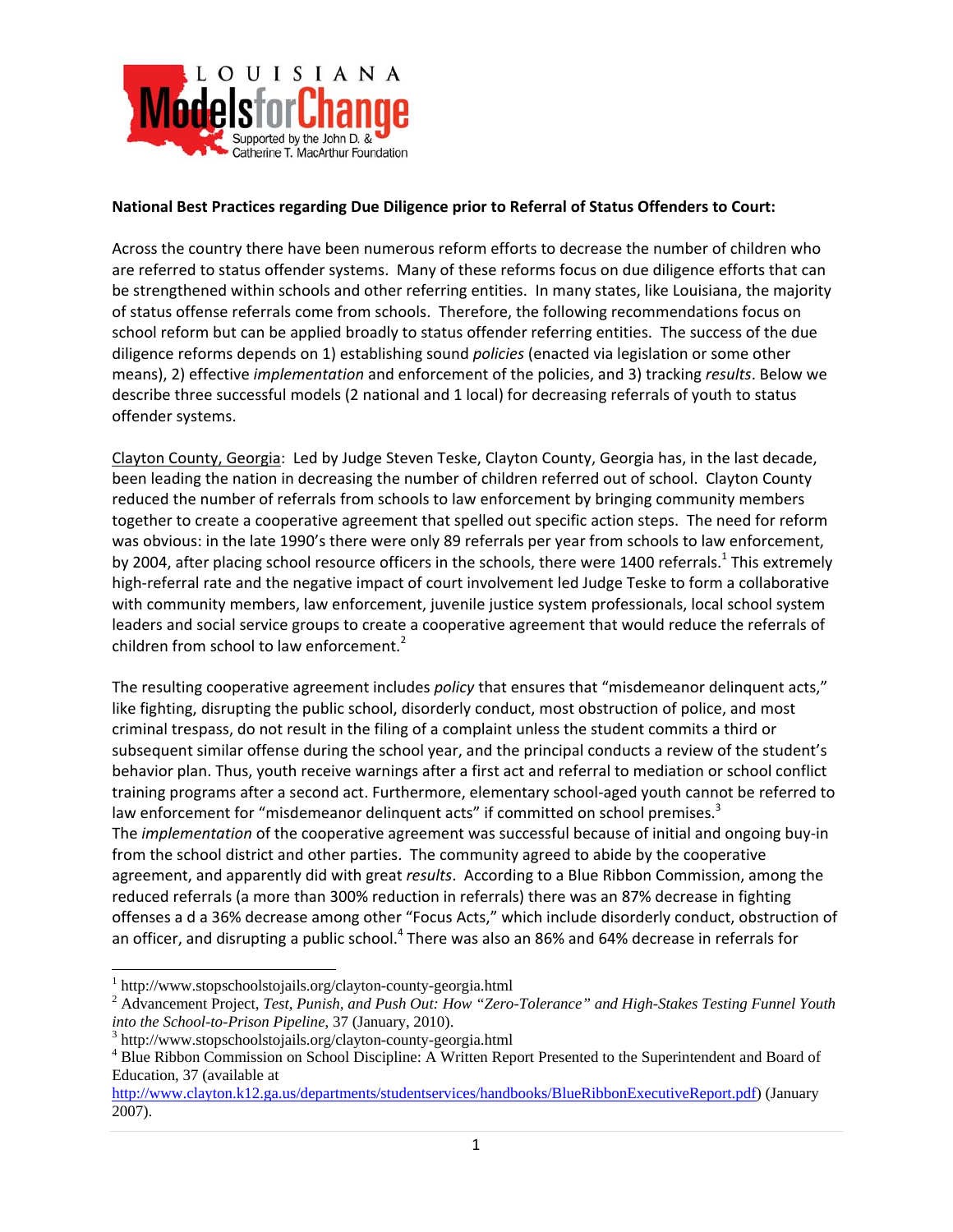

fighting and disruption of public school offenses, respectively, specifically for African American youth. Since the cooperative agreement was implemented, graduation rates also increased by 20%.<sup>5</sup> In addition, similar models have been instituted across the county, most notably in Jefferson County, Alabama, with similar success.

Denver, Colorado: Since 2003, Padres y Jovenes Unidos has led a campaign to change disciplinary policies and practices within Denver Public Schools (DPS).<sup>6</sup> The project began when parents and students raised awareness about the number of youth being referred out of school and decided to address the issue with Denver Public Schools. Padres y Jovenes Unidos brought together teachers, principals, parents and community members to revise Denver Public School policies in time for the 2008‐2009 school‐year. The revised *policies* required: 1) school officials to handle minor acts of misconduct, such as status offenses, within the school setting; 2) out-of-school suspension to be based upon serious misconduct, which excludes status offenses, and even for the most serious misconduct out‐of‐school suspension is discouraged; 3) schools to eliminate racial disparities in punishment; 4) data to be tracked and reported.<sup>7</sup>

The *implementation* succeeded because Denver Public Schools adopted the recommendations as official policy. Some of the *results* include a 68% reduction in police "tickets" within Denver Public Schools, and a 40% reduction in the use of out-of-school suspensions.<sup>8</sup> The work also led to the creation of legislative task force to study school discipline. The task force has proposed a bill that would, among other things, distinguish minor violations from those that could result in a referral to law enforcement and add legal strength to the policy reforms.<sup>9</sup>

Rapides Parish, Louisiana: Currently, Louisiana has no state wide model, however in addition to the two national models described above, Louisiana can be proud of the efforts in several jurisdictions that have endeavor to reduce the number of youth referred to the FINS system, and implement best practice models. One of these is the reform work in Rapides Parish. Judge Patricia Koch led the way by bringing together the school board and superintendant with law enforcement and other juvenile justice actors to reform the policies and procedures of their FINS. The new FINS policies and procedures have diverted youth from the juvenile justice system in a variety of ways, including limiting school referrals, particularly for status offenses.

The *policy* reforms led to a 3‐tiered approach in the Rapides school system requiring the following steps prior to a school referring youth to law enforcement: 1) the parent must be notified of the problem verbally and made aware that the youth is at risk of being referred out of school, 2) youth must have been referred to either a Behavior Strategist, if a special education student, or to a Designated Disciplinarian. The individual working with the student must then complete a school exhaustion form

 $\overline{a}$ 

 $^5$  http://www.stopschoolstojails.org/clayton-county-georgia.html<br> $^6$  http://www.stopschoolstojails.org/padres.joyanes.yujdes.donya

 $6$  http://www.stopschoolstojails.org/padres-jovenes-unidos-denver.html

Advancement Project, *Test, Punish, and Push Out: How "Zero-Tolerance" and High-Stakes Testing Funnel Youth into the School-to-Prison Pipeline*, 35 (January, 2010).

http://www.stopschoolstojails.org/padres-jovenes-unidos-denver.html 9

http://www.colorado.gov/cs/Satellite?blobcol=urldata&blobheader=application%2Fpdf&blobkey=id&blobtable=M ungoBlobs&blobwhere=1251744086285&ssbinary=true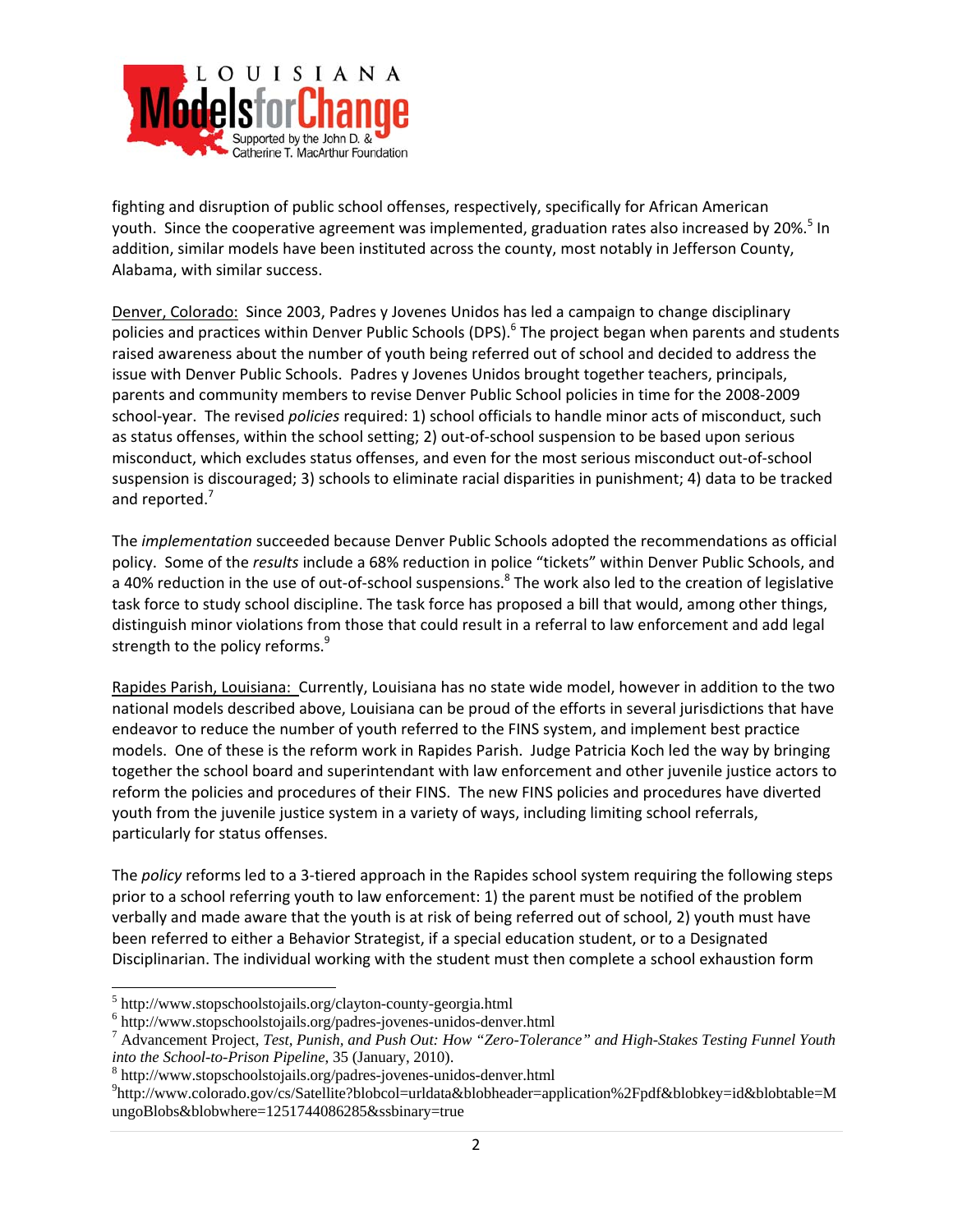

and ensure that all possible measures were taken within school prior to referral to FINS, and 3) if criteria are met, an eligibility determination must be made prior to referral.

The school board and superintendent were on board with the reforms and closely worked with court to *implement* these new policies and practices. Additionally, even after referral from schools or another entity, the FINS Officer checks for legal sufficiency of the referrals to verify the complaint meets the legal grounds (e.g. for truancy or other grounds). The FINS Officer also ensures that schools do not make referrals under the ground of "ungovernable" as this is not valid from schools. All of these steps must be accounted for on the Rapides Parish School Exhaustion Form.

The *results* in Rapides are truly inspiring and have led to: reduction in out of school referrals, fewer students referred to FINS, and more students with disabilities staying in school longer. In terms of numbers, Rapides Parish expulsion rates decreased from 152 in the 2006‐2007 to 59 in 2009‐2010 school years and suspension rates decreased from 515 in the 2006‐2007 school year to 333 in 2009‐ 2010 school year.

#### **Relevant and Available Louisiana Data:**

 $\overline{a}$ 

Louisiana data related to the numbers of referrals from schools in Louisiana helps underscore the importance of reform efforts around due diligence. Based on data reported by the Louisiana Supreme Court, there were 11,269 referrals to Informal FINS in Louisiana in 2010. The most common referral source for Informal FINS statewide was schools (68.1%) and the most common reasons for referral were truancy (55%) and ungovernable behavior (28%). There is no statewide education data that was available to track this from the state's perspective. Rapides Parish School System did track data in collaboration with the Court.

Additionally, as part of the Louisiana Models for Change (La‐MfC) initiative, the University of New Orleans has collected data on Informal FINS referrals in Rapides parish that evidence the impact of the reforms. Across three years in Rapides parish (2007 – 2009), there were 1095 referrals to Informal FINS and referrals decreased by 28% from 2007 ‐ 2009. In Rapides, this decline was largely due to a 49% drop in school referrals. In Rapides parish, ungovernable was the most common behavior leading to referral (62.1%) from 2007‐2009. Because the definition of "ungovernable" does not provide a clear description of the types of behaviors or problems being displayed by the youth, the University of New Orleans collected data from the files of all youths referred to Rapides parish Informal FINS for ungovernable behavior (n=186) in 2009. The primary referral sources for youths referred for ungovernable behavior were the family (46.4%) and school (33.8%). Disobedience at home (e.g., talks back, won't listen, doesn't follow rules) and disobedience at school (e.g., talks in class, violates school rules) were the most common behaviors/problems displayed by youths referred to Informal FINS for ungovernable behavior. Referrals to FINS from schools cannot be based on "ungovernable" behavior and educating Rapides parish schools about this fact also led to fewer referrals.<sup>10</sup>

<sup>&</sup>lt;sup>10</sup> In the Interest of J.W.D., Jr., State ex rel., 921 So. 2d 1165 (La. Ct. App. 3d Cir. 2006) (The court held that schools are not "caretakers" under the Children's Code and, therefore, evidence that a youth misbehaved at school did not support a finding that the youth was "ungovernable.")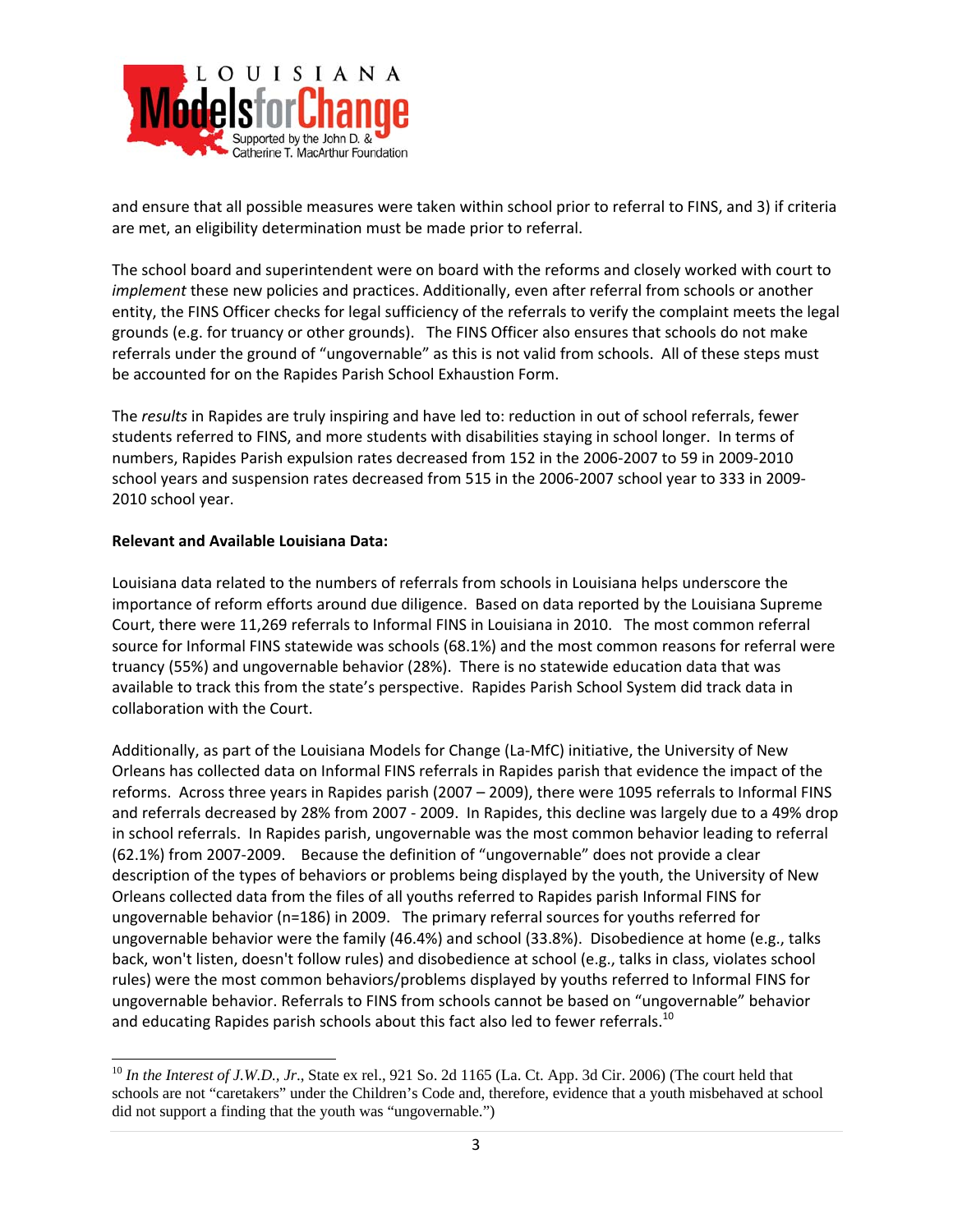

*Policy* reforms, effective *implementation* and tracking *results* were important elements of each of the three models described briefly above. Legislation is another tool that can be used to bolster reform and it will be interesting to see what happens with the bill proposed in Colorado. Other model states have used legislation successfully to solidify due diligence reform. Connecticut, New York, and Florida have passed legislation that require the school system to take certain steps to address the needs of the child and avoid referral. These steps provide a buffer between schools and the status offender system to ensure that youth receive all possible services within the school before they are referred out. In Connecticut schools are required to perform an educational evaluation of any child who is "habitually truant" to determine if there are unmet educational needs prior to referring the child to the status offender system.<sup>11</sup> Florida has a provision in its statute requiring the school to name the efforts it has made to get the child to attend school and to list the number of contacts the school has made with the child's family.<sup>12</sup> In New York, when alleging chronic truancy, the school must include the steps it is has taken to improve attendance and/or the conduct of the child in its referral to the court.<sup>13</sup>

#### Sample Statute: Fla. Stat. § 984.151 (4)

(4) The petition must contain the following: the name, age, and address of the student; the name and address of the student's parent or guardian; the school where the student is enrolled; *the efforts the* school has made to get the student to attend school; the number of out-of-school contacts between *the school system and student's parent or guardian;* and the number of days and dates of days the student has missed school. The petition shall be sworn to by the superintendent or his or her designee.

There are numerous reforms states could make related to the steps agencies should take prior to referring a child to the status offender system. These reforms could be done through policy change, practice reforms, and/or legislation. States might adopt a "due diligence statute" as defined earlier in the Lead Entity section. Legislation should mandate certain steps be taken by the schools before referral can be made to the status offender system for truancy and other undesirable behaviors.

*Technical Support for the Development of best practice status offender documents was provided by the Louisiana Models for Change: The Institute of Public Health and Justice at LSUHSC, the Vera Institute, the National Juvenile Defender Center, and the University of New Orleans, all via grant support from the John D and Catherine T. MacArthur Foundation.*

<sup>&</sup>lt;sup>11</sup> See CONN. GEN. STAT. § 46b-149(e) (2011).

<sup>12</sup> *See* FLA. STAT. § 984.151 (4)(2011).<br><sup>12</sup> *See* FLA. STAT. § 984.151 (4)(2011).<br><sup>13</sup> *See* N.Y. FAMILY COURT LAW, Part 3 § 732(a)(McKinney 2011).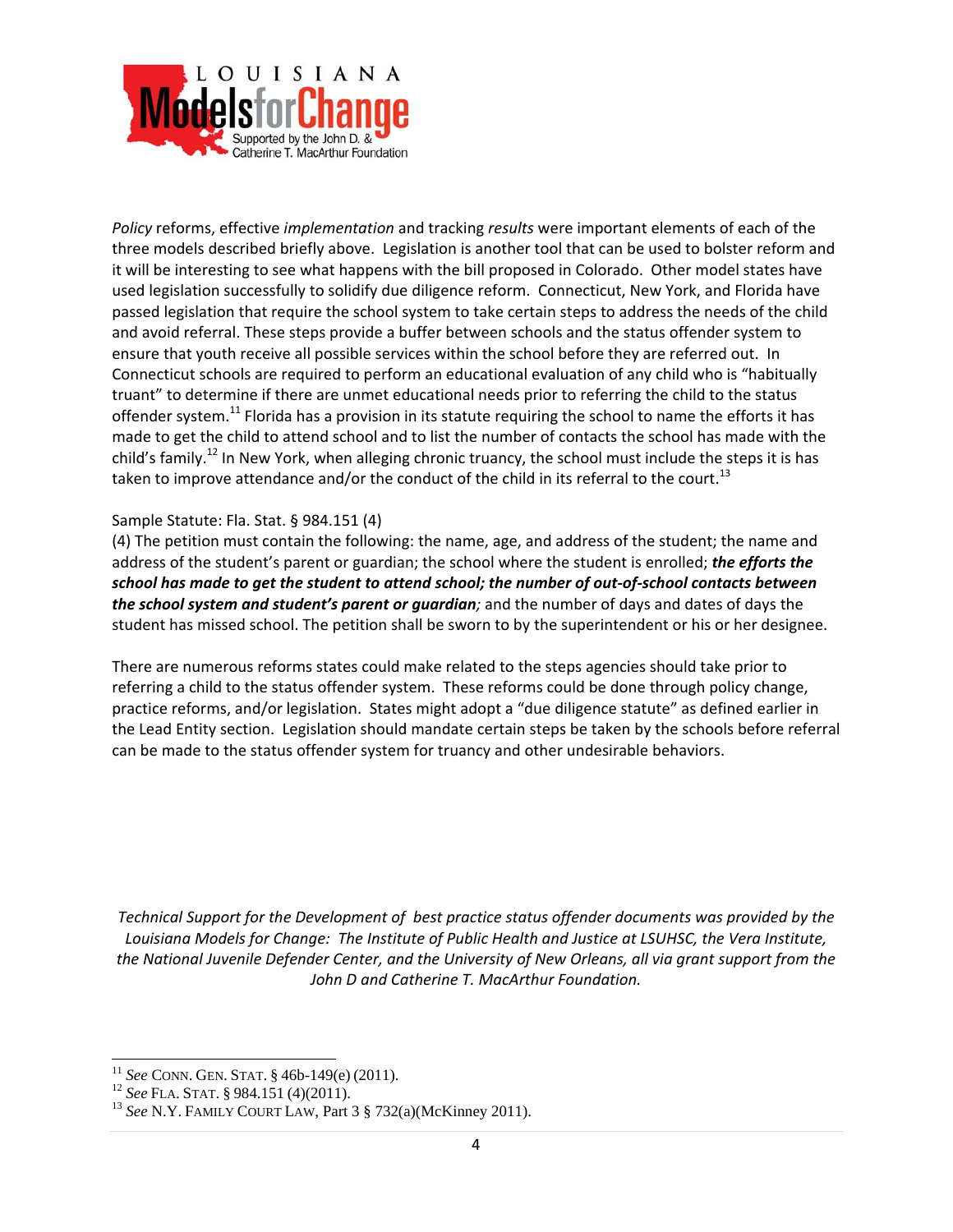## Implementing Due Diligence Louisiana FINS Commission November 9, 2011

initiative, intervention, improvement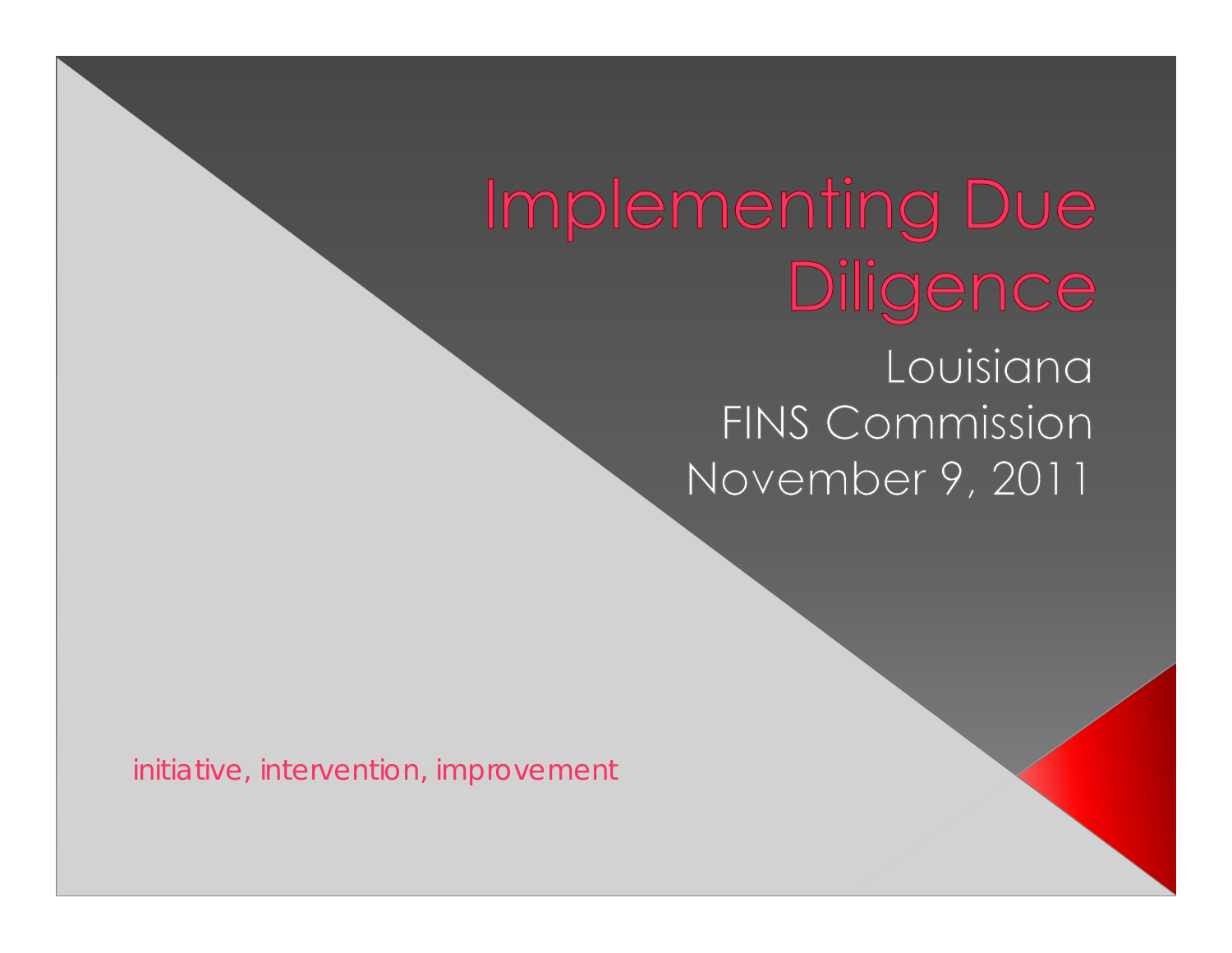# Referrals to informal FINS in Louisiana in 2010

## **11,269**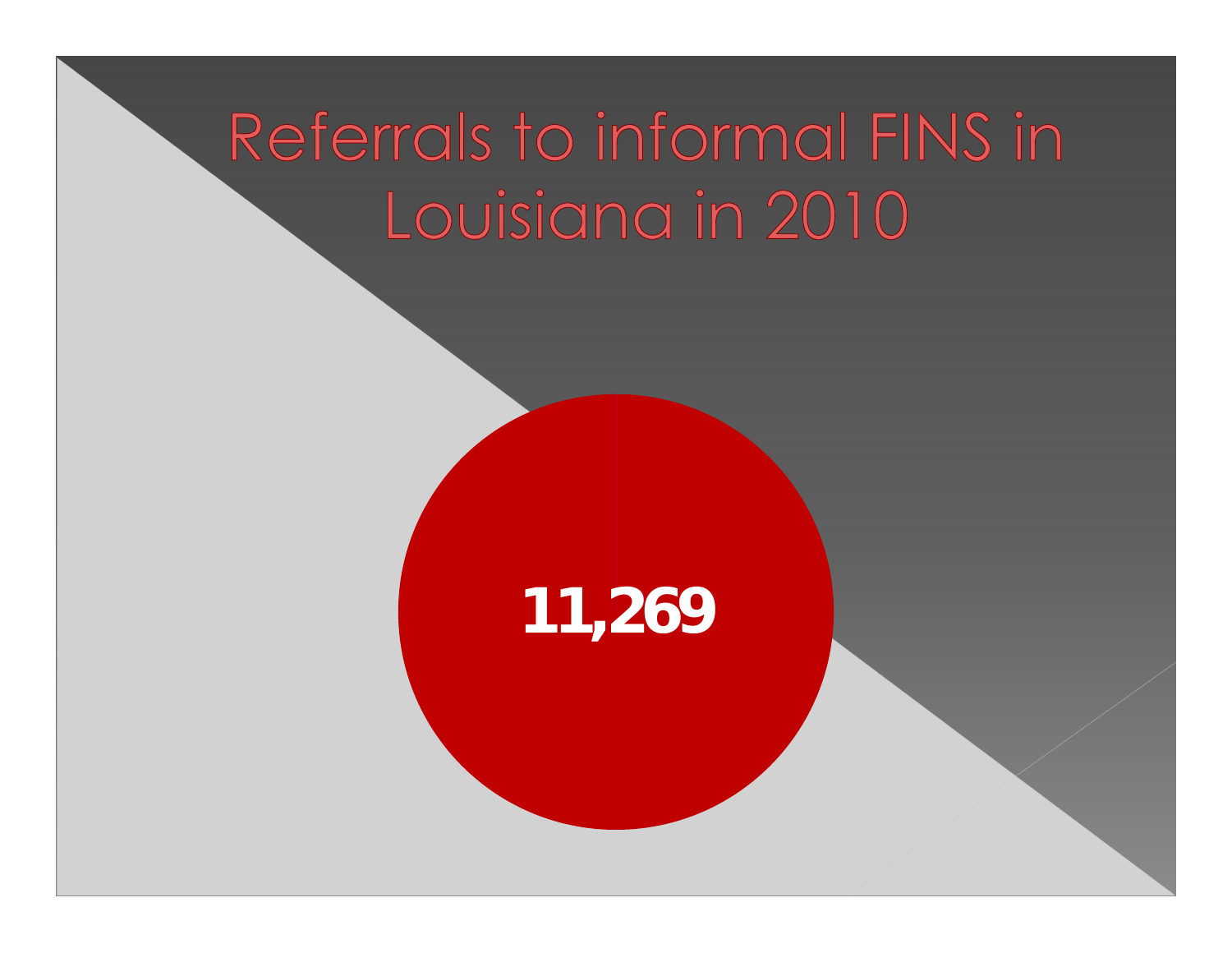# #1 Source of referrals in Louisiana in 2010?

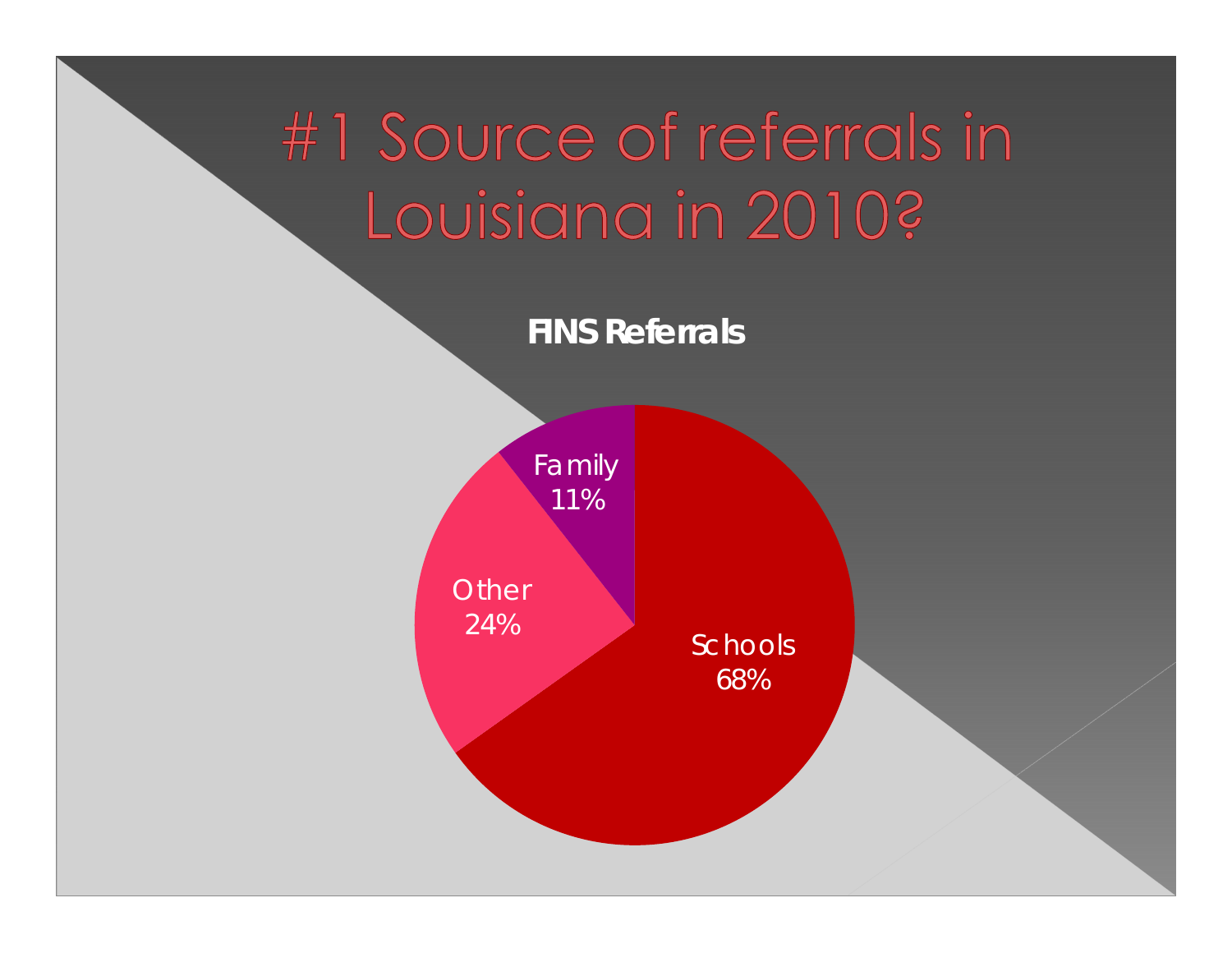## It is NOT just Louisiana

## **• Clayton County, GA**

- $\geq 1995 = 89$  referrals
- $\geq$  2004 = 1400 referrals

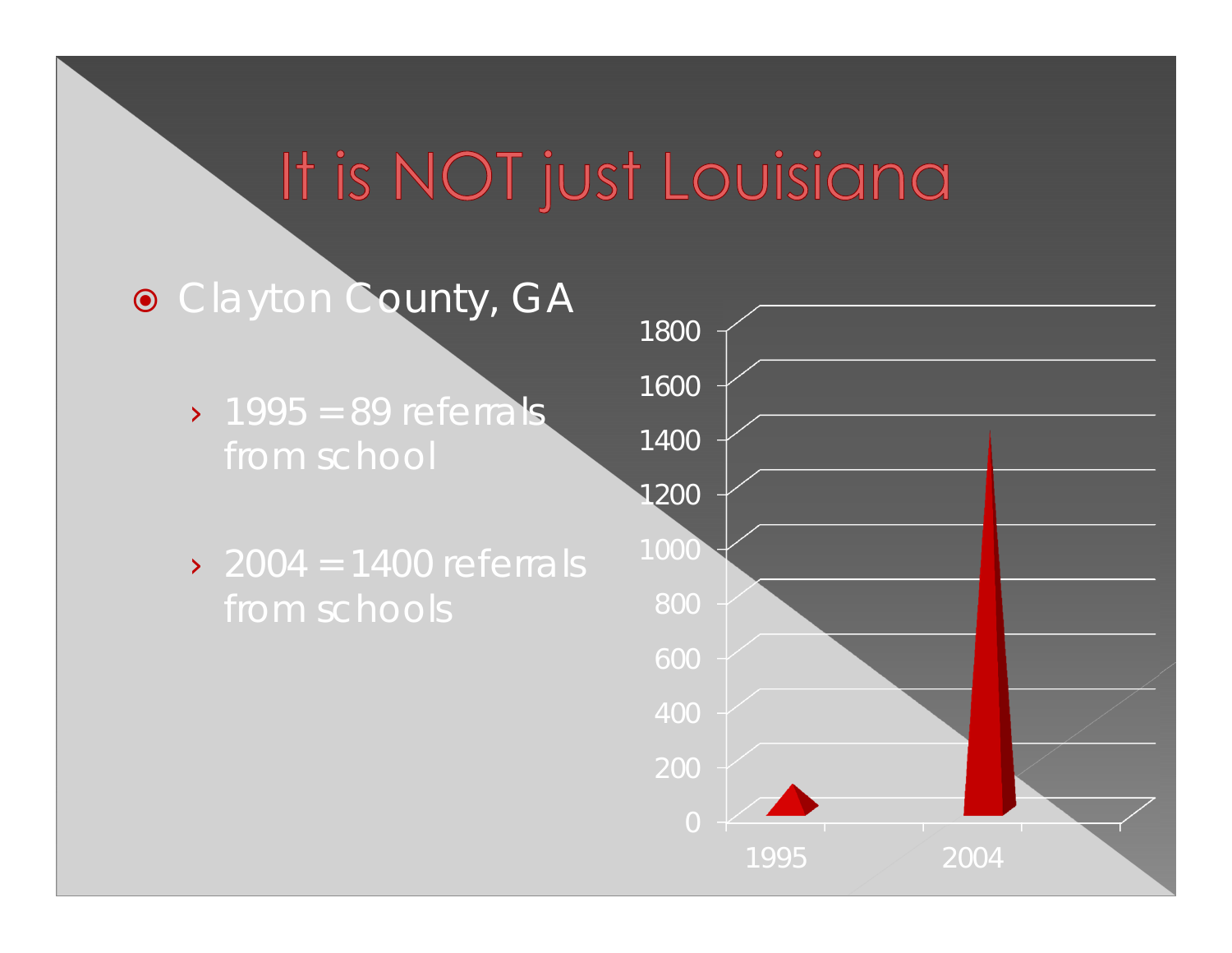## Reforms have decreased referrals from Schools

>Clayton County, GA >Denver, CO >Rapides Parish, LA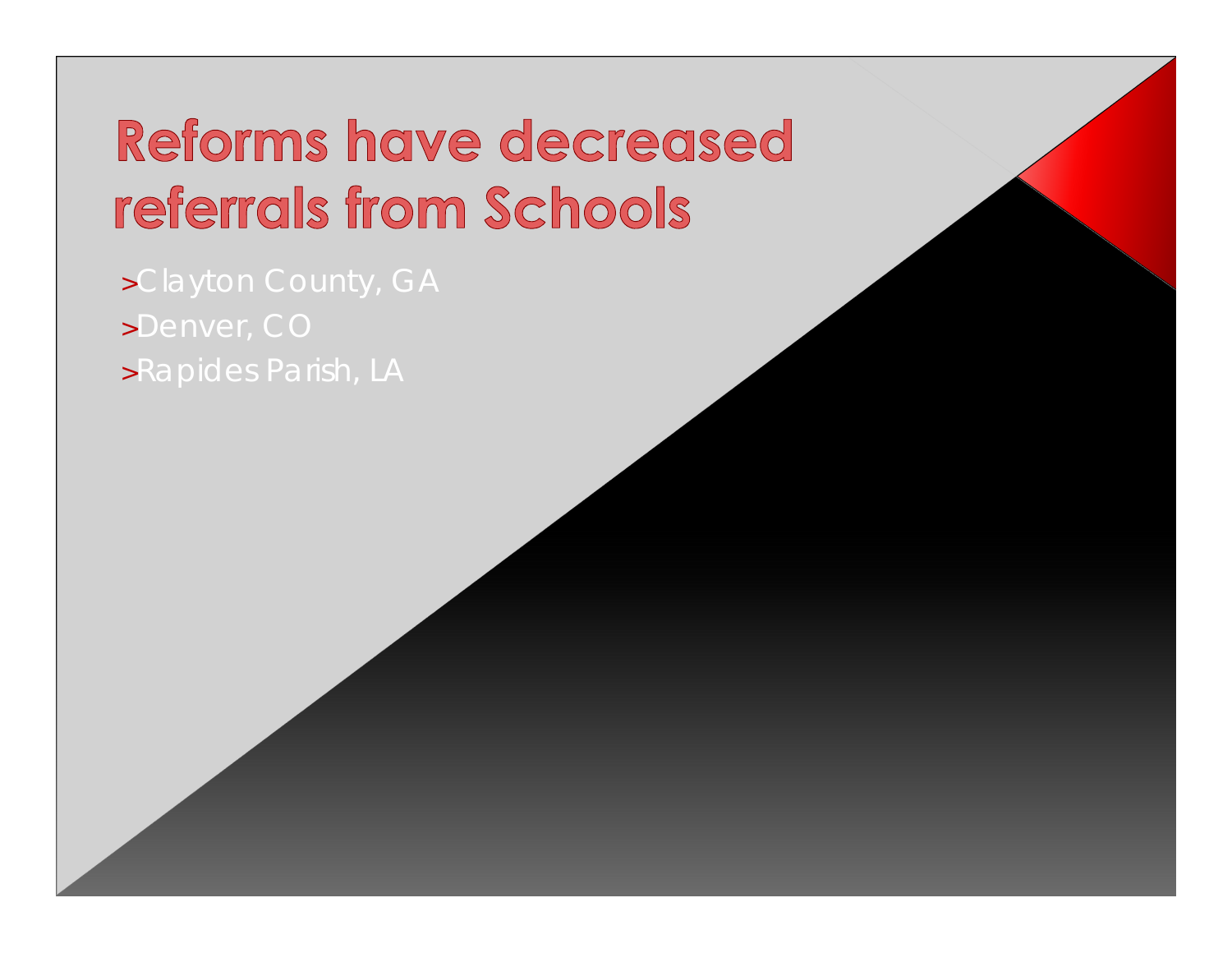**County, GA** 

Cooperative Agreement

COOPERATIVE AGREEMENT<br>
Community members, law enforcement,<br>
courts, schools, and service groups<br>
created a Cooperative Agreement to<br>
reduce referrals from Schools<br>
aga<br>
1800<br>
1800<br>
1800<br>
1900<br>
1900<br>
1900<br>
1900<br>
1900<br>
1900<br>

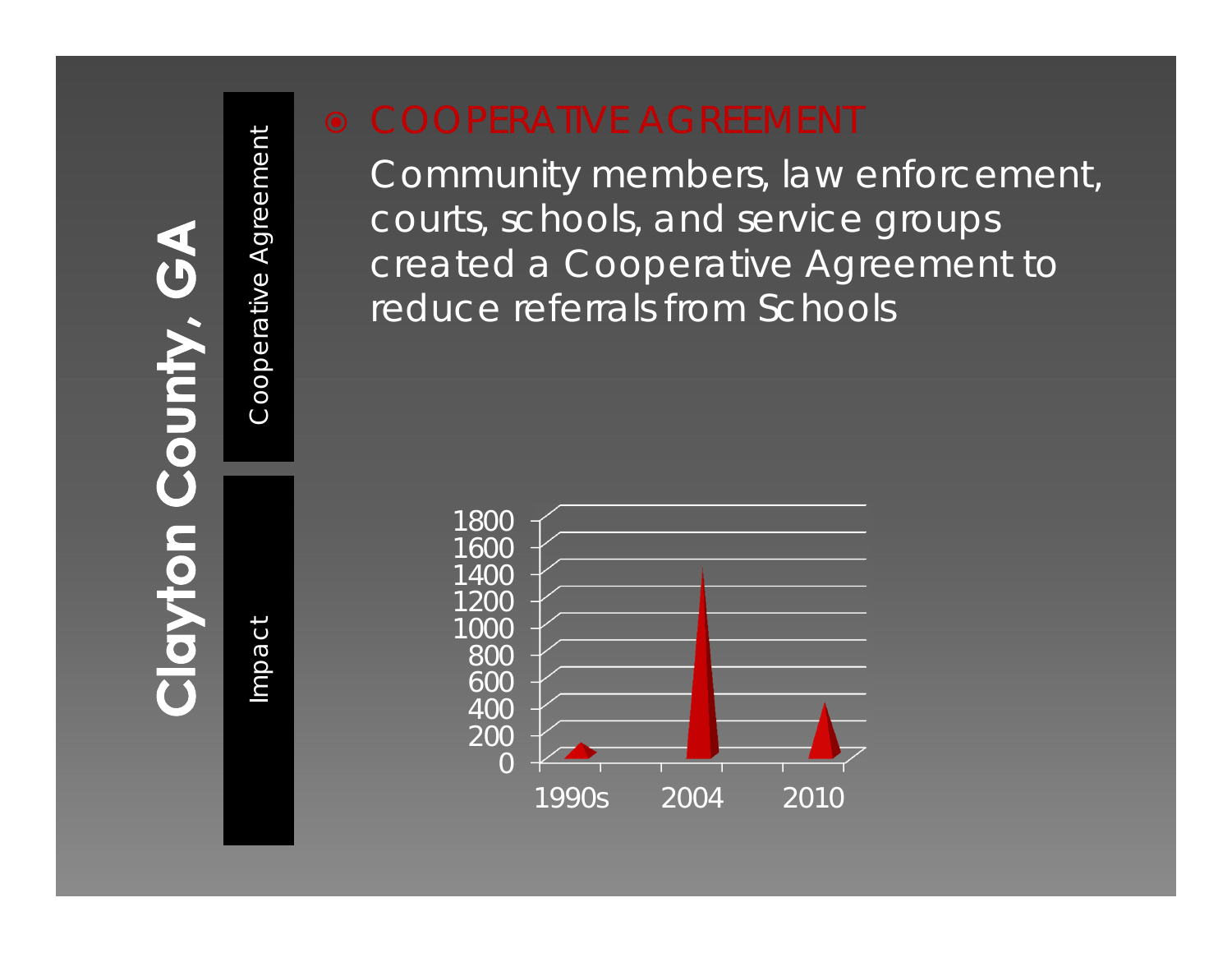# Denver,

# Impact

Policies

Padres y Jovenes Unidos initiated a campaign leading to 4 new Denver Public School policies:

- 1. Misconduct to be handled WITHIN school setting
- 2. No out-of-school suspensions for status offenses
- 3. Eliminate racial disparities in punishment
- 4.Requirement to track and report data

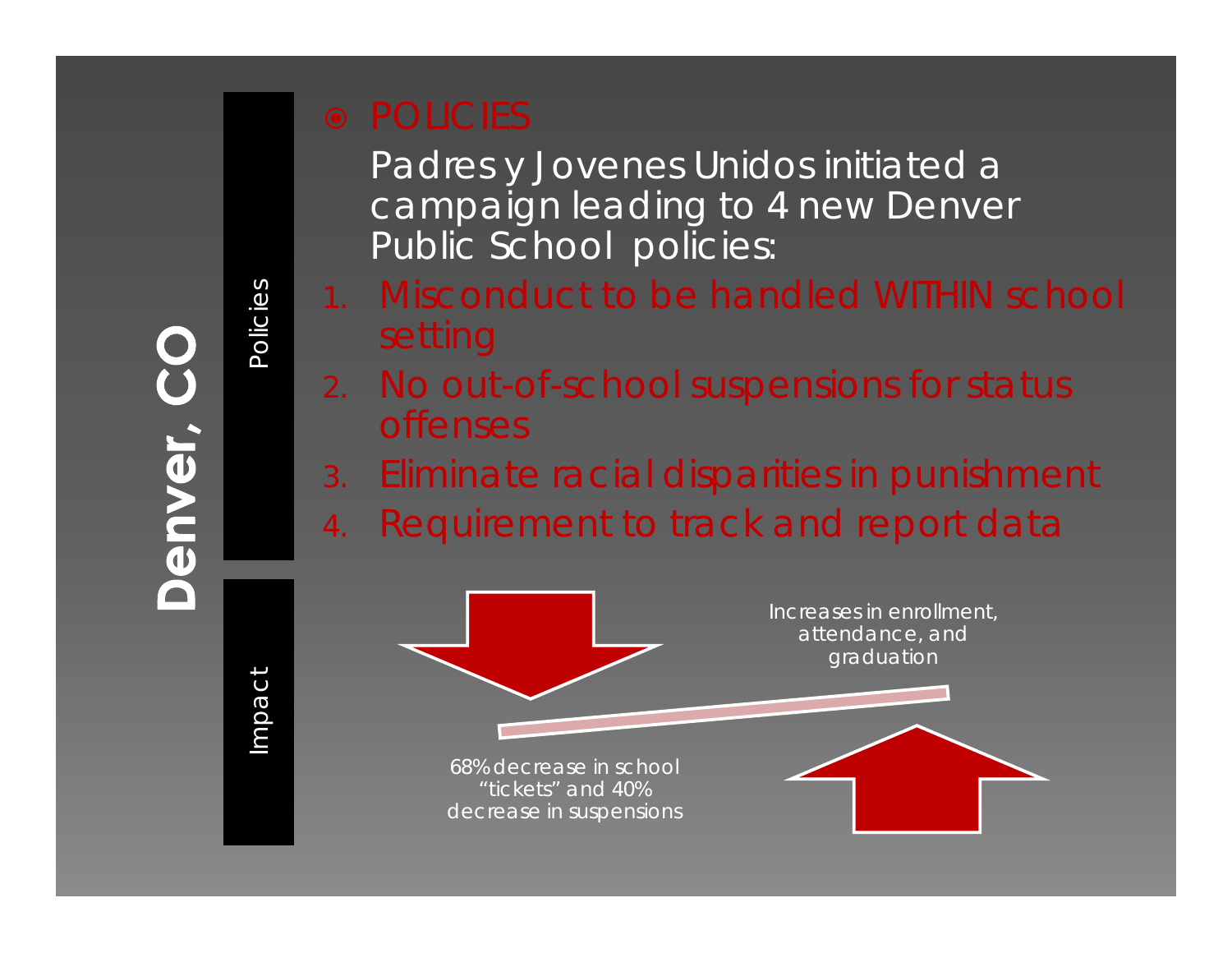# Impact

Practices

Practices

Rapides Schools and Courts worked together to establish a 3-tiered approach:

- 1. Verbal Parental Notice
- 2. Behavior Strategist and School Exhaustion Form
- 3.Eligibility Determination

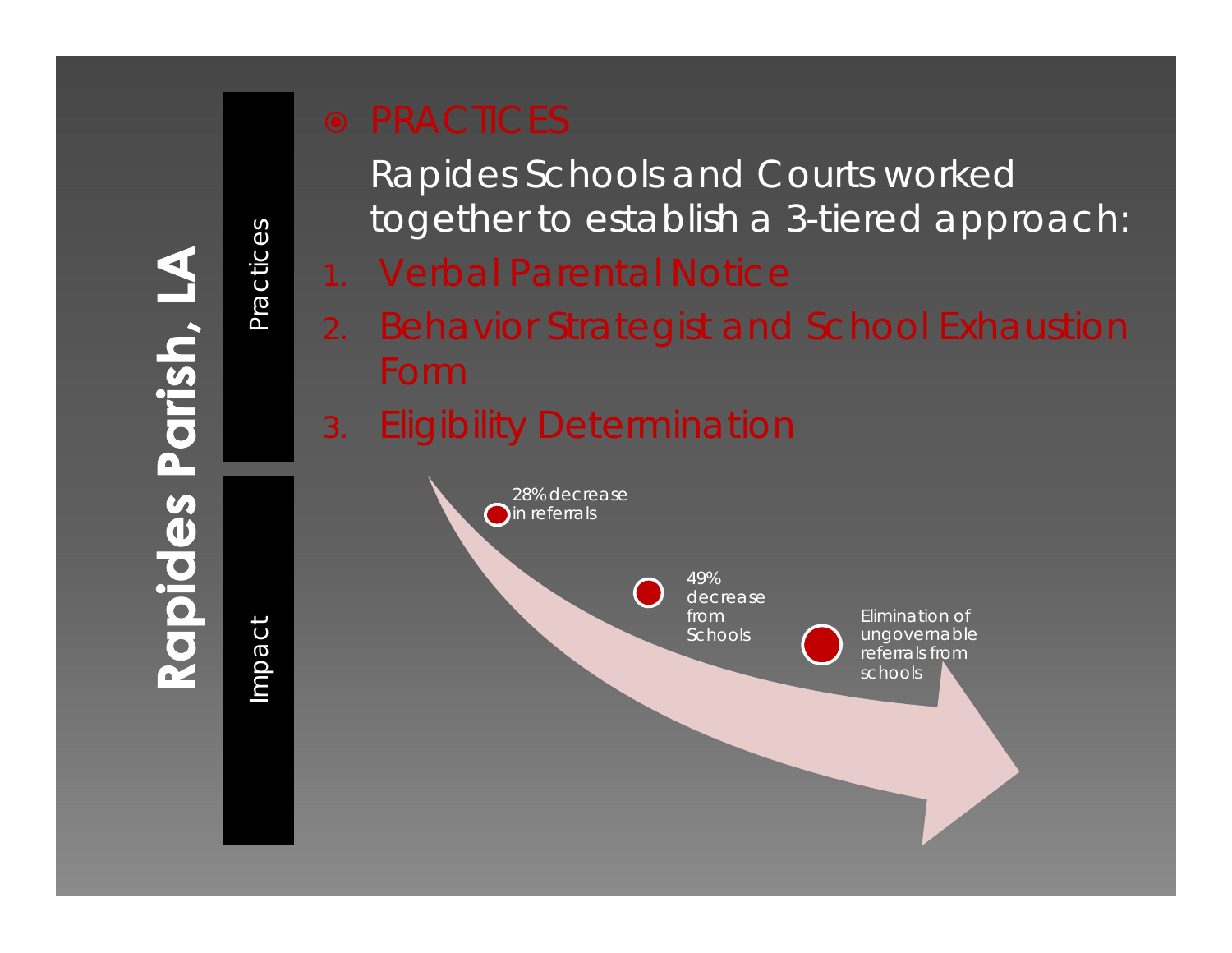## INITIATIVE Collaboration with schools, courts, communities

### INTERVENTION

Cooperative agreement, policy measures, school exhaustion

> IMPROVEMENT Use data to show success

Initiative, intervention, improvement